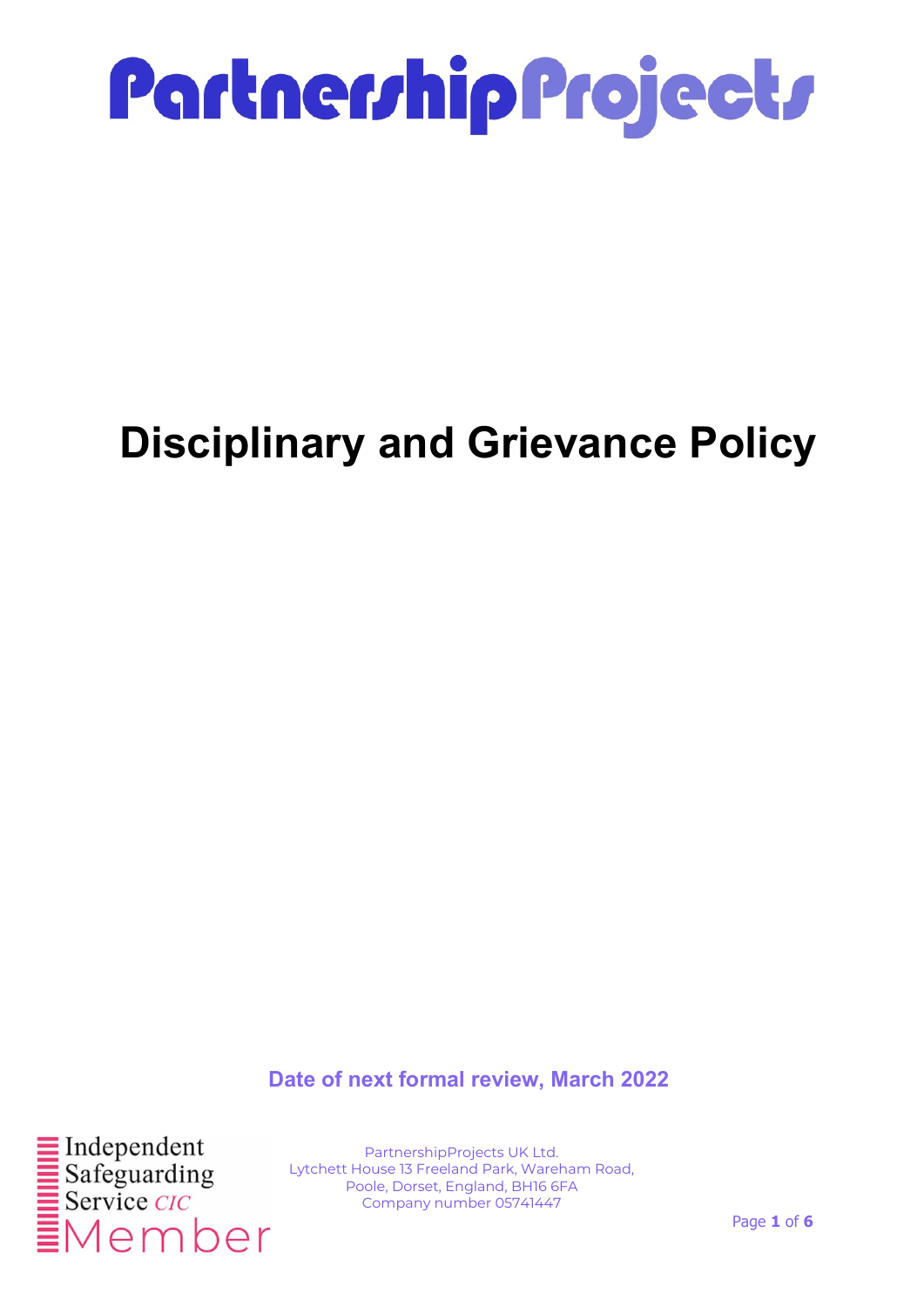#### **CONTENTS**

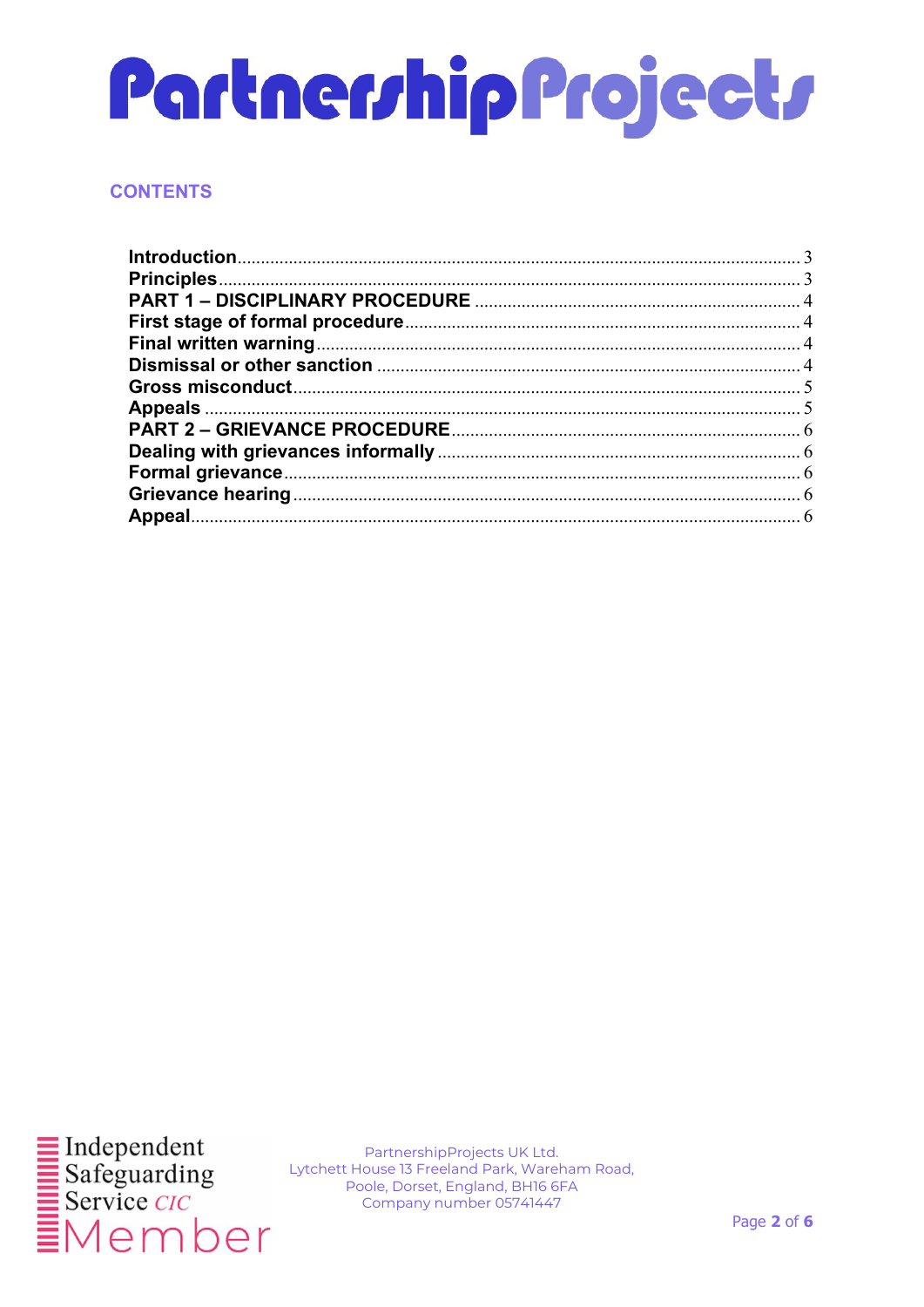#### Introduction

This procedure is designed to help and encourage all employees to achieve and maintain standards of conduct, attendance and job performance.

The staff code of conduct (a copy of which is provided upon induction for all staff) and this procedure, apply to all employees.

The aim is to ensure consistent and fair treatment for all in the organisation.

#### **Principles**

Informal action will be considered, where appropriate, to resolve problems.

No disciplinary action will be taken against an employee until the case has been fully investigated.

For formal action, the employee will be advised of the nature of the complaint against him or her and will be given the opportunity to state his or her case before any decision is made at a disciplinary meeting.

Employees will be provided, where appropriate, with written copies of evidence and relevant witness statements in advance of a disciplinary meeting.

At all stages of the procedure the employee will have the right to be accompanied by a trade union representative, or work colleague.

No employee will be dismissed for a first breach of discipline except in the case of gross misconduct, when the penalty will be dismissal without notice or payment in lieu of notice.

An employee will have the right to appeal against any disciplinary action.

The procedure may be implemented at any stage if the employee's alleged misconduct warrants this.

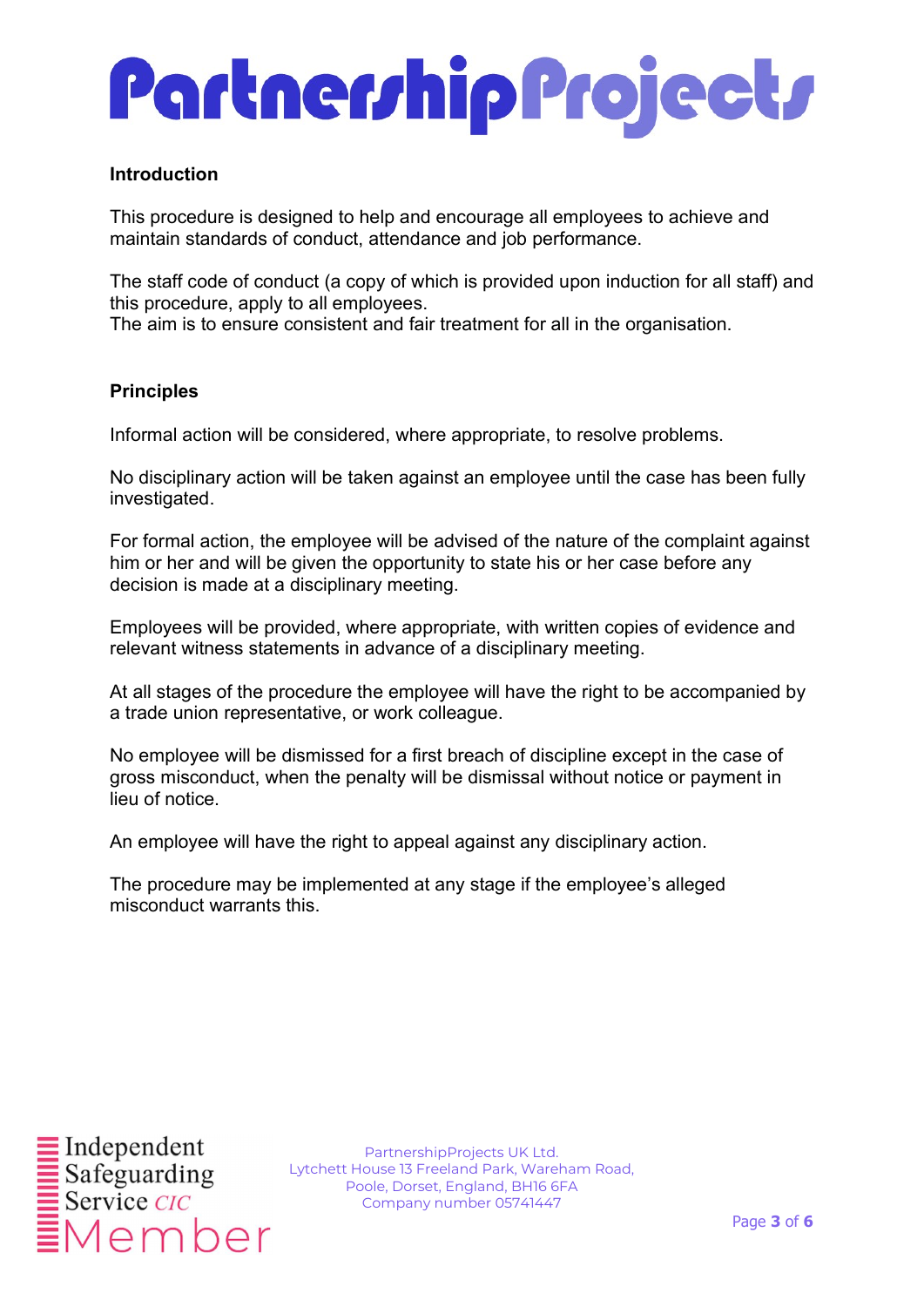### PART 1 – DISCIPLINARY PROCEDURE

#### First stage of formal procedure

This will normally be either:

• an improvement note for unsatisfactory performance if performance does not meet acceptable standards. This will set out the performance problem, the improvement that is required, the timescale, any help that may be given and the right of appeal. The individual will be advised that it constitutes the first stage of the formal procedure. A record of the improvement note will be kept for ... months, but will then be considered spent – subject to achieving and sustaining satisfactory performance

or

● a first warning for misconduct if conduct does not meet acceptable standards. This will be in writing and set out the nature of the misconduct and the change in behaviour required and the right of appeal. The warning will also inform the employee that a final written warning may be considered if there is no sustained satisfactory improvement or change. A record of the warning will be kept, but it will be disregarded for disciplinary purposes after a specified period (eg, six months).

#### Final written warning

If the offence is sufficiently serious, or if there is further misconduct or a failure to improve performance during the currency of a prior warning, a final written warning may be given to the employee. This will give details of the complaint, the improvement required and the timescale. It will also warn that failure to improve may lead to dismissal (or some other action short of dismissal) and will refer to the right of appeal. A copy of this written warning will be kept by the supervisor but will be disregarded for disciplinary purposes after ... months subject to achieving and sustaining satisfactory conduct or performance.

#### Dismissal or other sanction

If there is still further misconduct or failure to improve performance the final step in the procedure may be dismissal or some other action short of dismissal such as demotion or disciplinary suspension or transfer (as allowed in the contract of employment). Dismissal decisions can only be taken by the appropriate senior manager, and the employee will be provided in writing with reasons for dismissal, the date on which the employment will terminate, and the right of appeal.

Member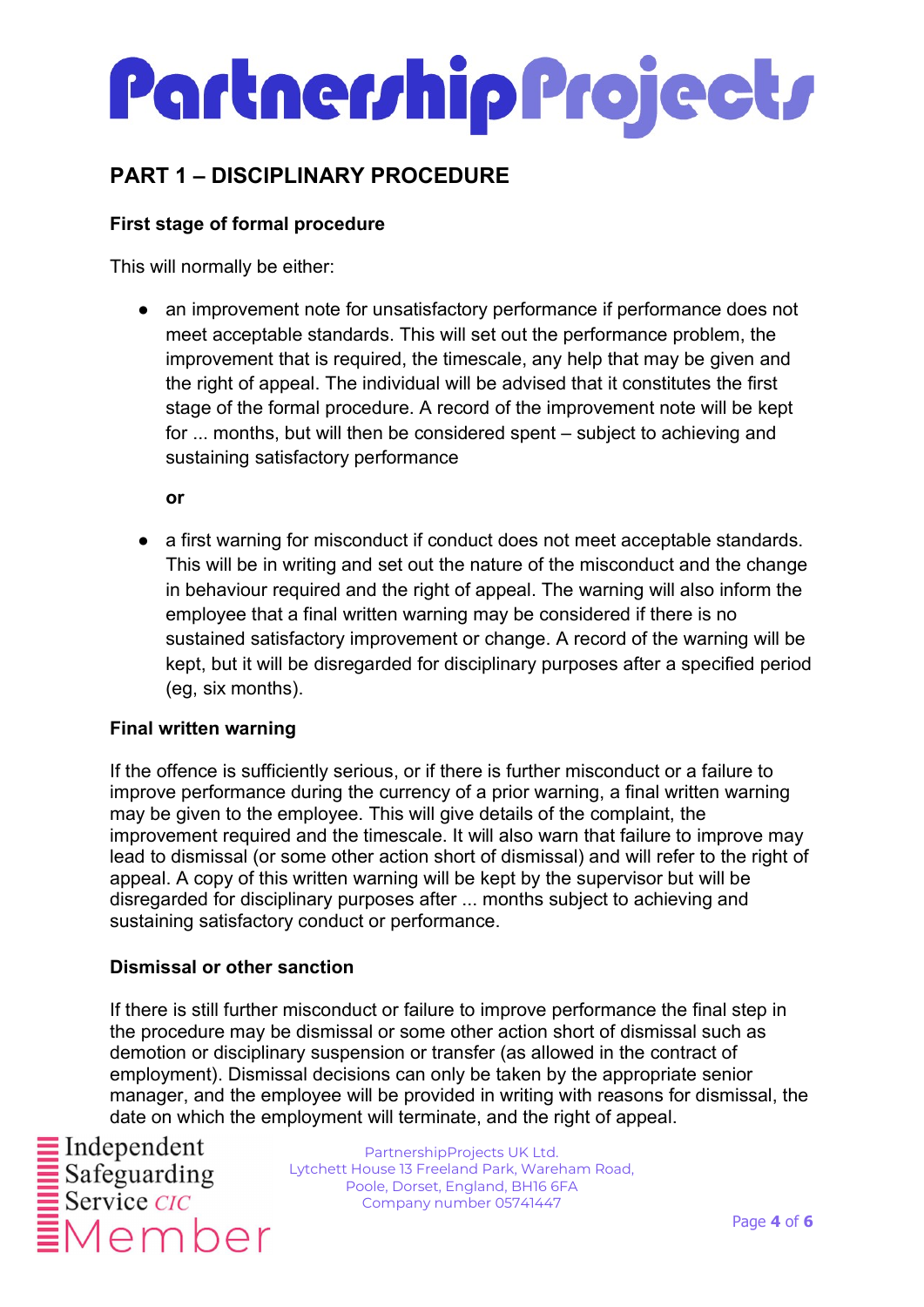If some sanction short of dismissal is imposed, the employee will receive details of the complaint, will be warned that dismissal could result if there is no satisfactory improvement, and will be advised of the right of appeal. A copy of the written warning will be kept by the supervisor but will be disregarded for disciplinary purposes after ... months subject to achievement and sustainment of satisfactory conduct or performance.

#### Gross misconduct

The following list provides some examples of offences which are normally regarded as gross misconduct:

- theft or fraud
- physical violence or bullying
- deliberate and serious damage to property
- serious misuse of an organisation's property or name
- deliberately accessing internet sites containing pornographic, offensive or obscene material
- serious insubordination
- unlawful discrimination or harassment
- bringing the organisation into serious disrepute
- serious incapability at work brought on by alcohol or illegal drugs
- causing loss, damage or injury through serious negligence
- a serious breach of health and safety rules
- a serious breach of confidence.

If you are accused of an act of gross misconduct, you may be suspended from work on full pay, normally for no more than five working days, while the alleged offence is investigated. If, on completion of the investigation and the full disciplinary procedure, the organisation is satisfied that gross misconduct has occurred, the result will normally be summary dismissal without notice or payment in lieu of notice.

#### Appeals

An employee who wishes to appeal against a disciplinary decision must do so within five working days. The senior manager will hear all appeals and his/her decision is final. At the appeal, any disciplinary penalty imposed will be reviewed.